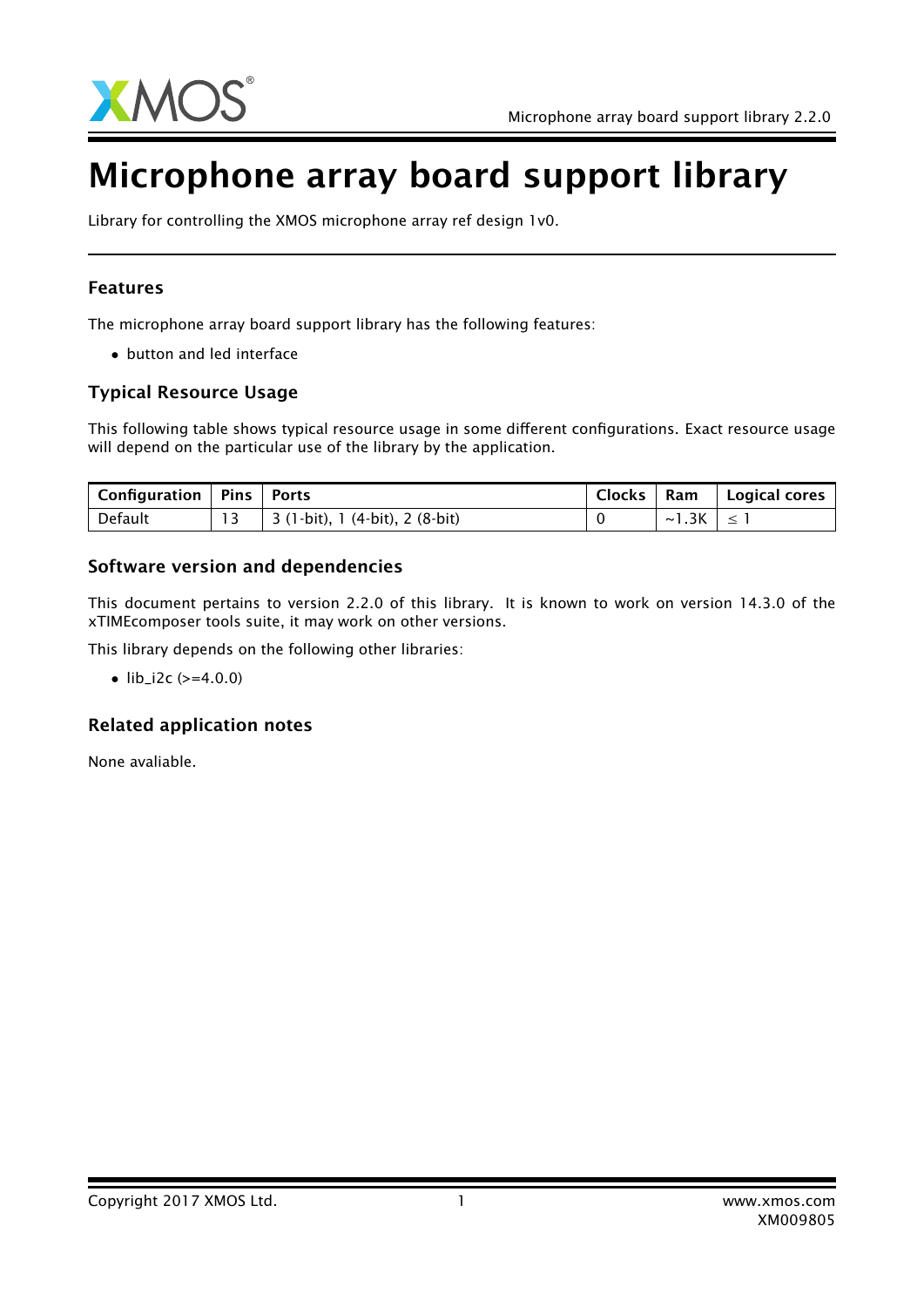

# 1 Scope of library

This library provides a unified interface to the Ethernet Microphone Array, WiFi Microphone Array and Smart Mic Array base board. The library provides support for configuring the clocks, interacting with the buttons and driving the LEDs of those boards.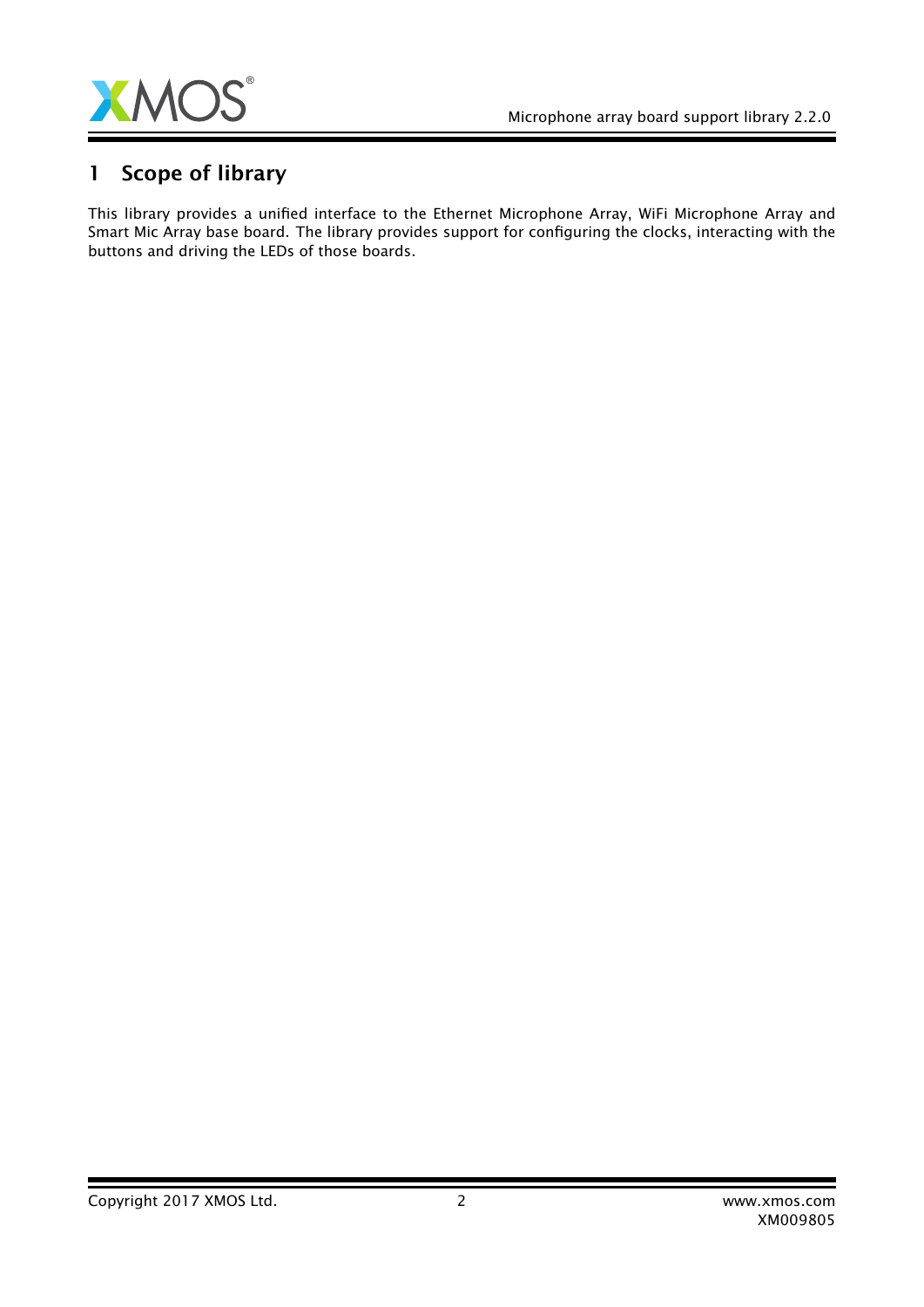

### 2 Intended use

The board support interface can be accessed via the mic\_array\_board\_support.h header:

#include "mic\_array\_board\_support.h"

You also have to add mic\_array\_board\_support to the USED\_MODULES field of your application Makefile.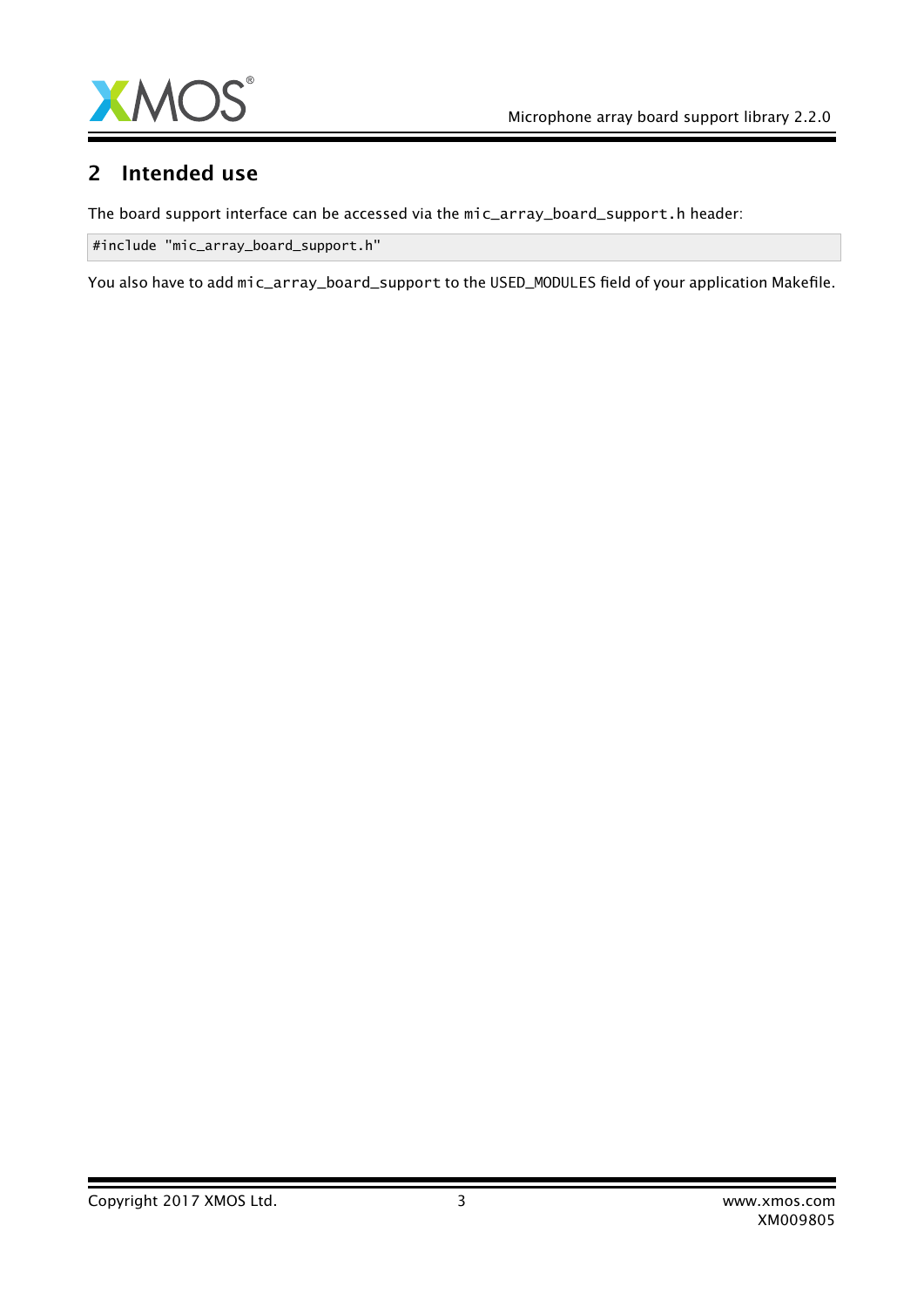

Ξ

## 3 API

### 3.1 Functions

| <b>Function</b>    | mabs_button_and_led_server                                                                                                                                                             |                                                                                                                   |  |
|--------------------|----------------------------------------------------------------------------------------------------------------------------------------------------------------------------------------|-------------------------------------------------------------------------------------------------------------------|--|
| <b>Description</b> |                                                                                                                                                                                        | A task to handle the LEDs and buttons of a microphone array board.<br>This task can be combined with other tasks. |  |
| <b>Type</b>        | [[combinable]]<br>void<br>mabs_button_and_led_server(<br>server interface mabs_led_button_if lb[n_lb],<br>static const unsigned n_lb,<br>mabs_led_ports_t &leds,<br>in port p_buttons) |                                                                                                                   |  |
| <b>Parameters</b>  | 1b                                                                                                                                                                                     | An array of client interfaces.                                                                                    |  |
|                    | $n_l$                                                                                                                                                                                  | The number of client tasks connected to this server.                                                              |  |
|                    | leds                                                                                                                                                                                   | The structure containing the ports used to drive the LEDs.                                                        |  |
|                    | p_buttons                                                                                                                                                                              | The port to which the buttons are mapped.                                                                         |  |

| <b>Function</b>    | mabs_init_pll                              |                                                                                           |
|--------------------|--------------------------------------------|-------------------------------------------------------------------------------------------|
| <b>Description</b> | Configure the PLL for the specified board. |                                                                                           |
| Type               | void                                       | mabs_init_pll(client i2c_master_if i2c, mabs_board_t board)                               |
| <b>Parameters</b>  | i2c<br>board                               | The i2c bus used to configure the audio codec.<br>Specifies the type of board being used. |

### 3.2 Interfaces

<span id="page-3-0"></span>

| Type               | mabs_led_button_if                                                                               |
|--------------------|--------------------------------------------------------------------------------------------------|
| <b>Description</b> | This interface is used to set the brightness of the LEDs and create events on button<br>presses. |
|                    |                                                                                                  |

*Continued on next page*

Copyright 2017 XMOS Ltd. 4 www.xmos.com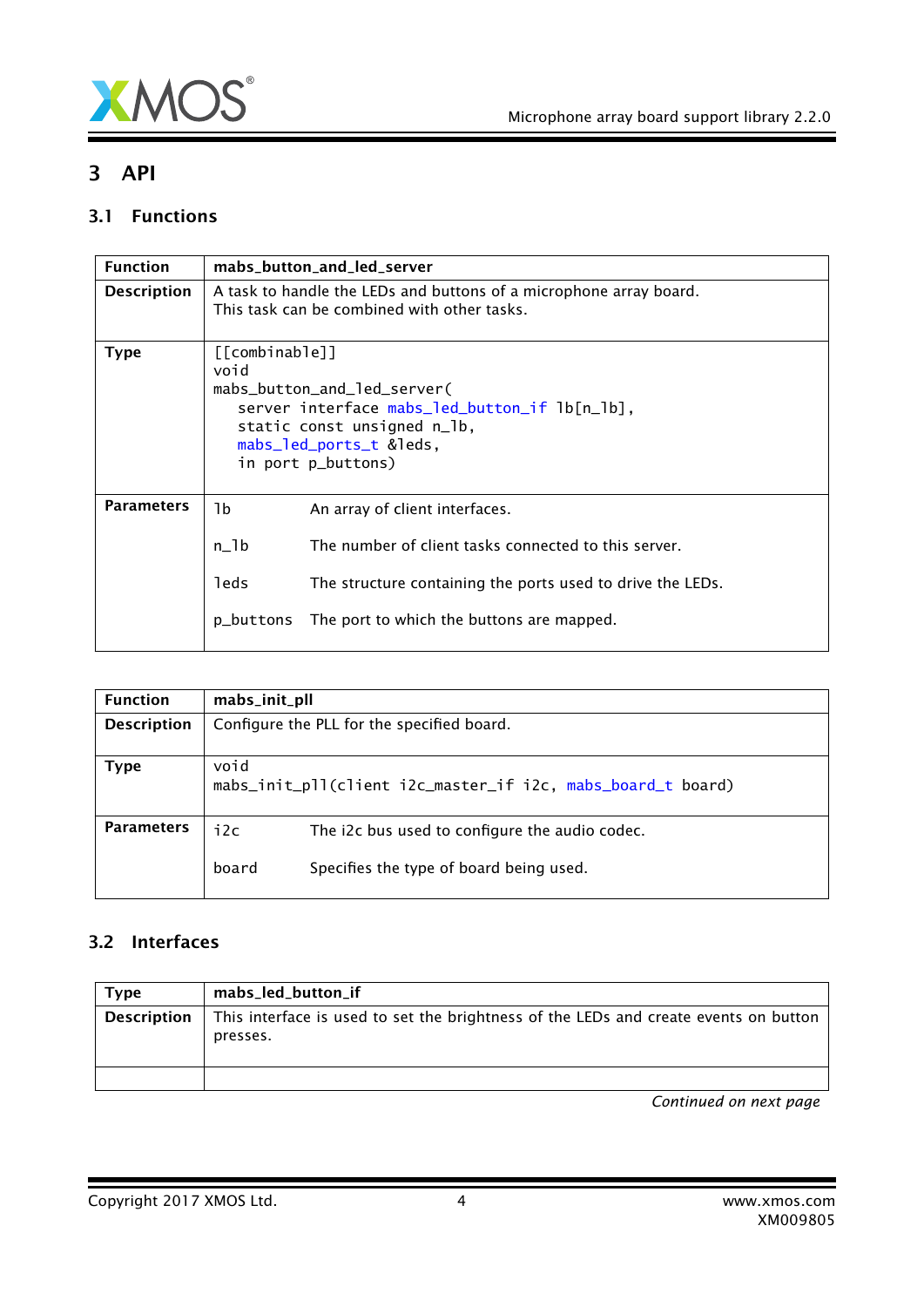

| <b>Type</b>      |                    | mabs_led_button_if (continued)                                                                                       |  |  |
|------------------|--------------------|----------------------------------------------------------------------------------------------------------------------|--|--|
| <b>Functions</b> | <b>Function</b>    | set_led_brightness                                                                                                   |  |  |
|                  |                    |                                                                                                                      |  |  |
|                  | <b>Description</b> | Sets the bightness of an LED.                                                                                        |  |  |
|                  | <b>Type</b>        | void set_led_brightness(unsigned led,<br>unsigned brightness)                                                        |  |  |
|                  | <b>Parameters</b>  | led<br>The address of the led to set the brightness of.<br>brightness<br>The buffer containing data to write.        |  |  |
|                  | <b>Function</b>    | set_led_ring_brightness                                                                                              |  |  |
|                  | <b>Description</b> | Sets the bightness of the outer ring of LEDs.                                                                        |  |  |
|                  | <b>Type</b>        | void<br>set_led_ring_brightness(unsigned brightness)                                                                 |  |  |
|                  | <b>Parameters</b>  | brightness<br>The brightness value of outer LEDs                                                                     |  |  |
|                  | <b>Function</b>    | button_event                                                                                                         |  |  |
|                  | <b>Description</b> | Button event notification.<br>This notification will fire when any button is pressed or re-<br>leased.               |  |  |
|                  | <b>Type</b>        | [[notification]]<br>slave void button_event(void)                                                                    |  |  |
|                  | Function           | get_button_event                                                                                                     |  |  |
|                  | <b>Description</b> | Gets the latest button event.                                                                                        |  |  |
|                  | <b>Type</b>        | [[clears_notification]]<br>void get_button_event(unsigned &button,<br>mabs_button_state_t &pressed)                  |  |  |
|                  | <b>Parameters</b>  | The address of the button that caused the event.<br>button<br>The state the button that caused the event.<br>pressed |  |  |
|                  |                    |                                                                                                                      |  |  |

### <span id="page-4-0"></span>3.3 Supporting types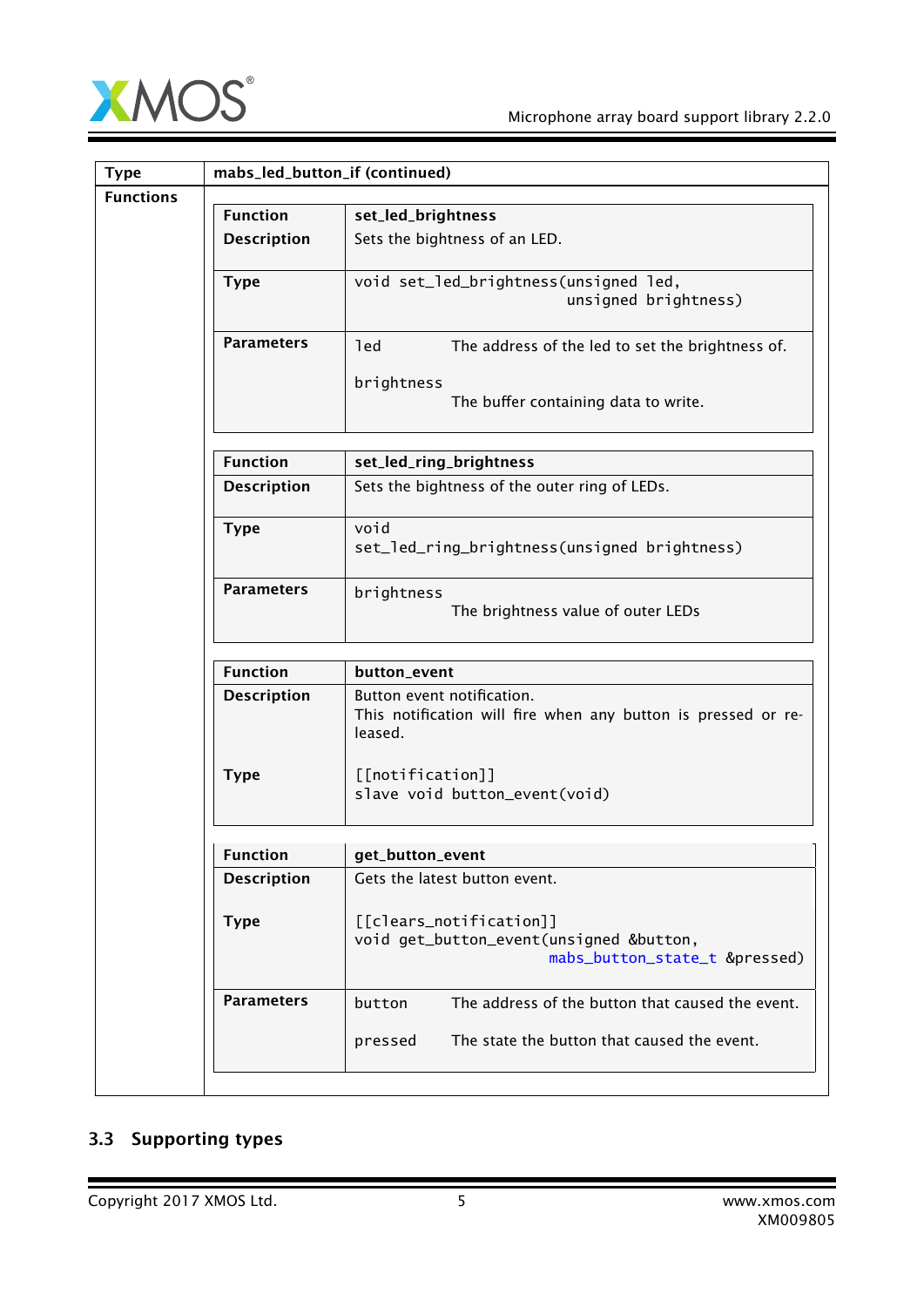

| <b>Type</b>        | mabs_button_state_t                                                              |
|--------------------|----------------------------------------------------------------------------------|
| <b>Description</b> | This type is used to describe an event on a button.                              |
| <b>Values</b>      | BUTTON_PRESSED<br>Button is depressed.<br>BUTTON_RELEASED<br>Button is released. |

<span id="page-5-1"></span>

| <b>Type</b>        | mabs_board_t           |
|--------------------|------------------------|
| <b>Description</b> | Supported board types. |
| <b>Values</b>      | ETH_MIC_ARRAY          |
|                    | WIFI_MIC_ARRAY         |
|                    | SMART_MIC_BASE         |

<span id="page-5-0"></span>

| <b>Type</b>        | mabs_led_ports_t                                       |
|--------------------|--------------------------------------------------------|
| <b>Description</b> | Structure to describe the LED ports.                   |
| <b>Fields</b>      | out port p_led0to7<br>LED $0$ to $7$ .                 |
|                    | out port p_led8<br>LED 8.                              |
|                    | out port p_led9<br>LED 9.                              |
|                    | out port p_led10to12<br>LED 10 to 12.                  |
|                    | out port p_leds_oen<br>LED Output enable (active low). |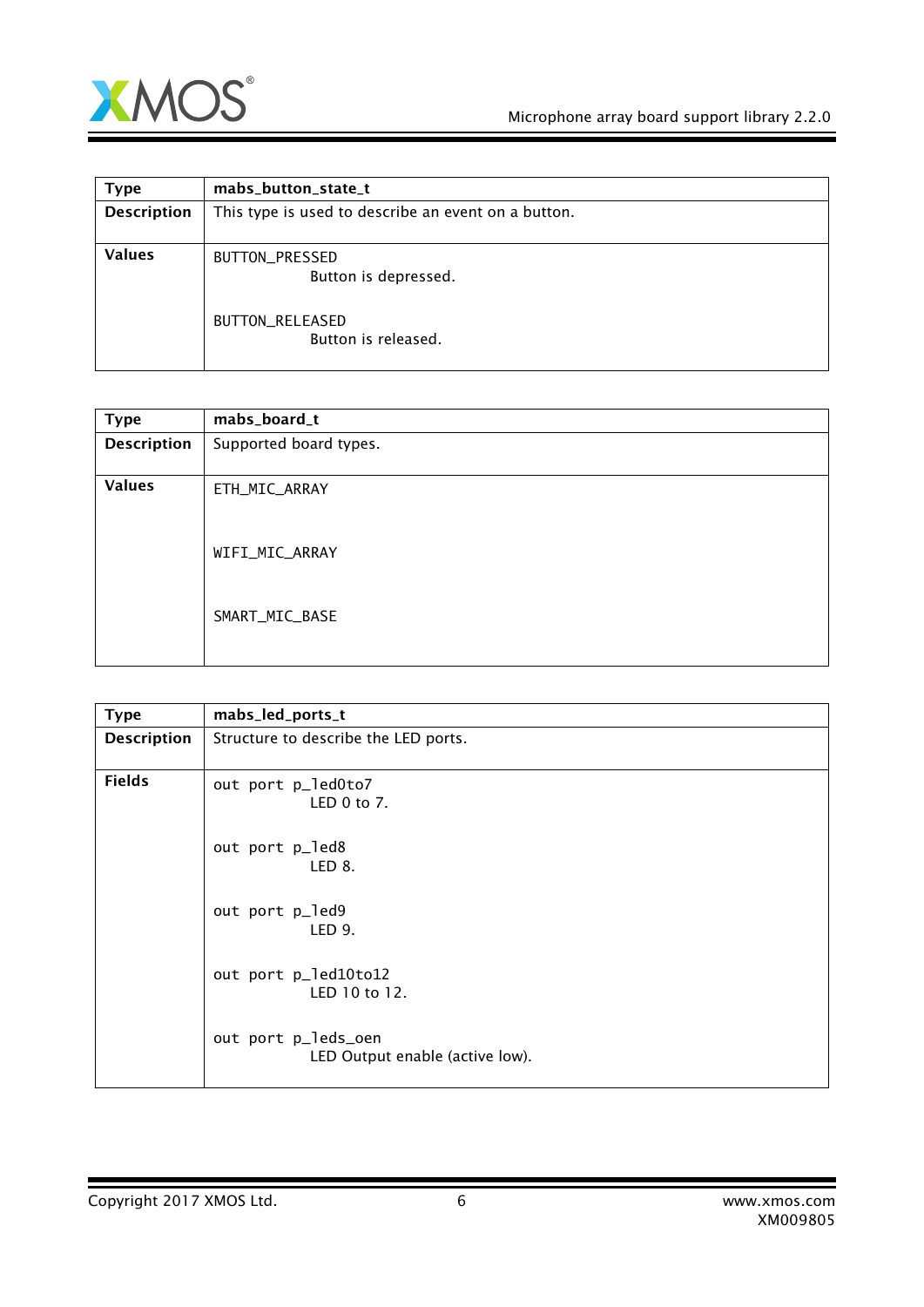

Ξ

### 4 Known Issues

No known issues.